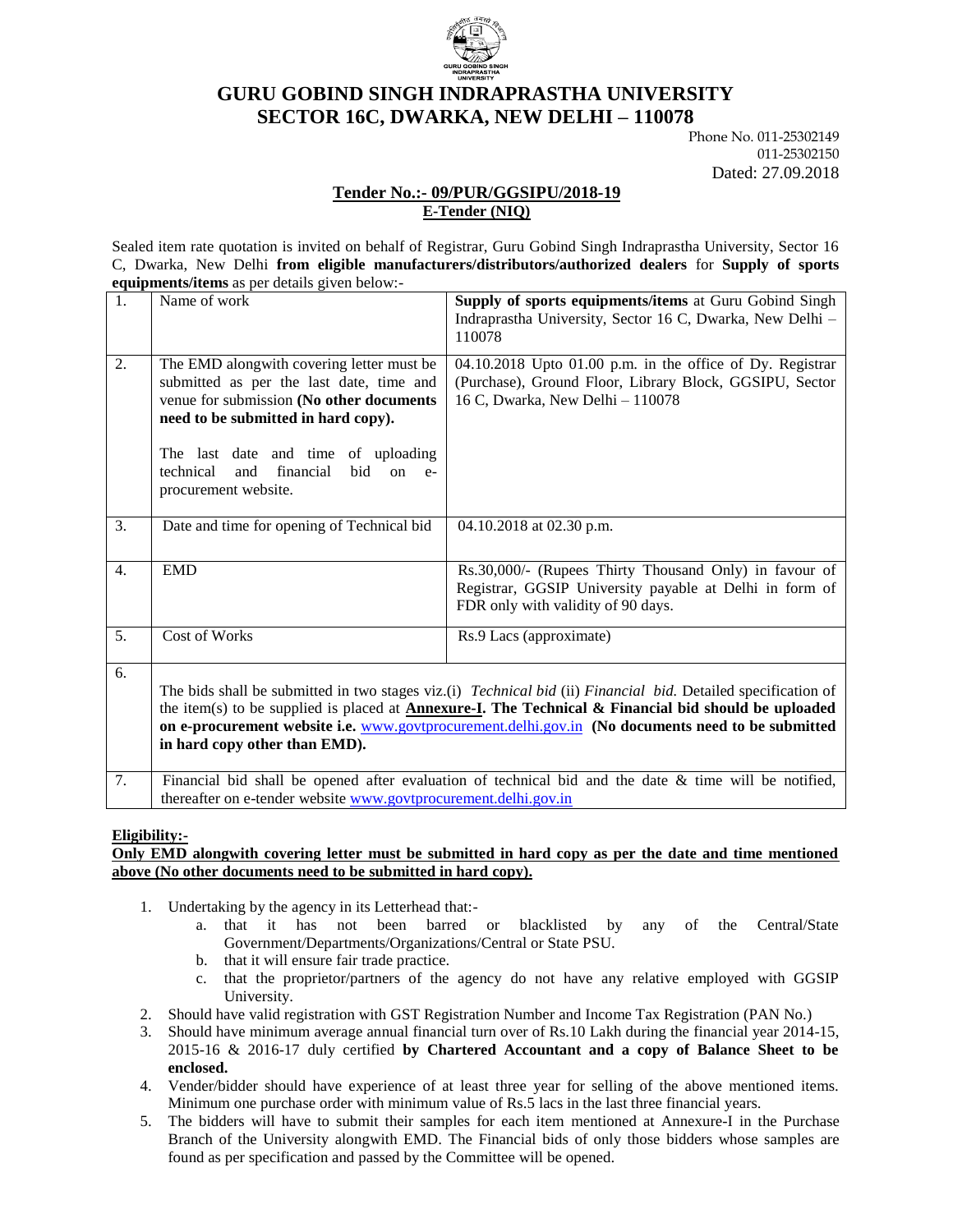#### **Terms & Conditions:-**

- (1) The envelop named **"Earnest Money Deposit"** shall comprise of EMD amount of the tender document and the document comprise of the technical bids should be uploaded on e-procurement website i.e. [www.govtprocurement.delhi.gov.in](http://www.govtprocurement.delhi..gov.in/) **only** (**Not to be submitted in hard copy**).
- (2) Bids without EMD will be summarily rejected.
- (3) Conditional Bids will be summarily rejected.
- (4) The bidders will have to submit their samples for each item in the Purchase Branch of the University alongwith EMD. The Financial bids of only those bidders whose samples are found as per specification and passed by the Committee will be opened.
- (5) Delivery :- F.O.R. GGSIP University, Sector 16 C, Dwarka, New Delhi
- (6) Delivery period:- 15 days from the date of supply order.
- (7) The EMD of unsuccessful bidders shall be refunded after approval of competent authority, GGSIPU.
- (8) In case the successful bidder fails to supply the materials, the EMD shall be forfeited to GGSIP University absolutely.
- (9) Supply after the stipulated delivery period will not be accepted.
- (10) In case the successful bidder fails to supply the item(s) within the delivered period, a sum equal to 0.5% of the contract price per week or part thereof until the actual delivery subject to maximum of 10% of the value of supply order shall be deducted.
- (11) **The rates will be valid for one year from the date of issue of first Purchase Order and the successful bidder will bound to deliver any number of the items as per the approved sample on the approved rates during the period of validity of the rates i.e. one year from the date of issue of first Purchase order.**
- (12) The validity of the bid will be 45 days from the date of opening of technical bids. During the validity period, the successful bidder shall not be allowed to withdraw. In case of withdrawal, the EMD shall be forfeited to GGSIP University absolutely and no claim shall be admitted in this regard. Such bidder shall not be allowed to participate in the re-quotation process.
- (13) University reserves the right to reject any or all the bids or accept them in part or reject the lowest bid without assigning any reason.
- (14) Unauthorized substitution or materials delivered in error of wrong description or quality or supplied in excess quantity or rejected goods shall be returned to the bidder at bidder's cost & risk.
- (15) The successful bidder shall make all arrangements towards safe and complete delivery at the designated location indicated in the supply order. Such responsibility on the part of the bidder will include taking care of insurance, freight, state level permits etc. as applicable.
- (16) In case of any dispute relating to manufacturing, operation or effect of this contract or the validity or the breach thereof, University and the contractor shall make every effort to resolve amicably by direct discussion/negotiation.
- (17) In case the dispute cannot be settled amicably within 30 days of the raising of dispute by either party, either party may seek settlement of the dispute by arbitration in accordance with the provisions of the Arbitration & Conciliation Act, 1996 and the award made in pursuance thereof shall be binding on all the parties. The sole arbitrator shall be appointed by Vice Chancellor, GGS Indraprastha University.
- (18) The performance under this contract shall not be stopped for any reason whatsoever during the said dispute/proceedings unless the contractor is specifically directed to do so by the University.
- (19) The venue of arbitration proceedings shall be Delhi/New Delhi. The language of proceedings shall be English. The law governing the substantive issues between the parties shall be the Laws of India. All disputes are subject to Jurisdiction of Delhi Courts only.
- (20) It is also a term of the contract that if any fee payable to the arbitrator, shall be paid equally by both the parties. It is also a term of the contract that the arbitrator shall be deemed to have entered in the reference on the date he/she issues notice to both the parties calling them to submit their statement of claims and counter statement of claims.
- (21) Force Majeure.

For purpose of this clause, 'Force Majeure' means an event beyond the control of the contractor and not involving the contractor's fault or negligence and not foreseeable. Such events may include, but are not limited to, acts of the University either in its sovereign or contractual capacity, wars or revolutions, fires, floods, epidemics, quarantine restrictions and freight embargo.

If a Force Majeure situation arises, the contractor shall promptly notify the University in writing of such conditions and cause thereof. Unless otherwise directed by the University in writing, the contractor shall continue to perform its obligations under this contract as far as reasonably practical and shall seek all reasonable alternative means for performance not prevented by Force Majeure event.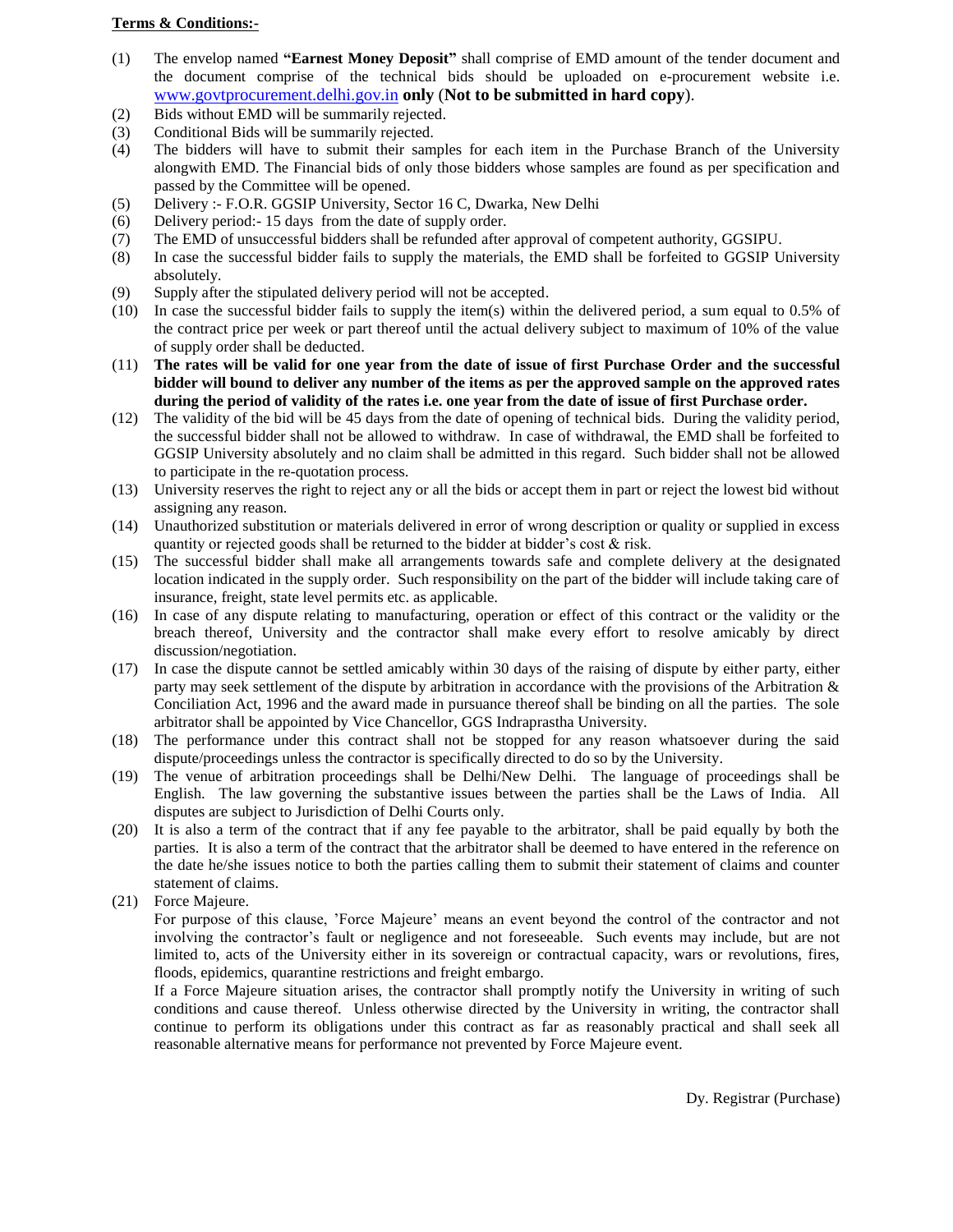| S. No            | <b>Description of the Items</b>                      | Qty.        | <b>EMD</b>  |
|------------------|------------------------------------------------------|-------------|-------------|
| 1.               | Cricket Ball (Magnet/Delhi King)                     | 125         |             |
| $\overline{2}$ . | Wicket Keeper Kit,                                   |             |             |
|                  | Helmet adjustable (BDM dynamic super)<br>$1_{\cdot}$ | $01$ (each) |             |
|                  | Wicket Keeper Gloves (Leather) (BDM SS)<br>2.        | 01 Set      |             |
|                  | 3.<br>Pad (BDM SS)                                   | 01 Set      |             |
| 3.               | Football (Cosco Delta Force, Maskova)                | 30 Ball     |             |
| 4.               | Volleyball (Cosco Tournament, Spartan)               | 30 Ball     |             |
| 5.               | Volleyball (Net)                                     | 02          |             |
| 6.               | Basketball (Cosco Torunament, Spartan)               | 20 Ball     |             |
| $\overline{7}$ . | Shuttle Cock (Yonex)                                 | $40$ Box    |             |
| 8.               | Tennis Ball (Wilson Cosco)                           | 15 Box      |             |
| 9.               | T.T. Ball (Stiga 3 Star, Cosco)                      | $20$ Box    |             |
| 10.              | T.T. Racket (Donic)                                  | 02          |             |
| 11.              | T.T. Table (Jimco, Siga, Stag) 19mm                  | 01          | Rs.30,000/- |
| 12.              | T.T. Net                                             | 02          |             |
| 13.              | <b>Badminton Racket (Yonex)</b>                      | 04          |             |
| 14.              | Whistle (fox 40)                                     | 60          |             |
| 15.              | <b>Marker Cone</b>                                   | $50$ nos    |             |
| 16.              | Plastic Flag                                         | 100         |             |
| 17.              | Sports Kit (different sizes)                         | 450         |             |
|                  | As per the sample available with DSW office          |             |             |
| 18.              | Track Suit (different Sizes)                         | 300         |             |
|                  | As per the sample available with DSW office          |             |             |
| 19.              | Yoga Kit with Mat (10 Boys and 10 Girls) 8mm         | 20          |             |
|                  | As per the sample available with DSW office          |             |             |
| 20.              | Weight Machine (200 Kg)                              | 02          |             |
| 21.              | Stop Watch (Casio)                                   | 10          |             |
| 22.              | Air Pump (Football                                   | 05          |             |
| 23.              | <b>Badminton Net</b>                                 | 02          |             |

**Note:- All the above items should be as per the specification as approved by the respective federation/association of India.**